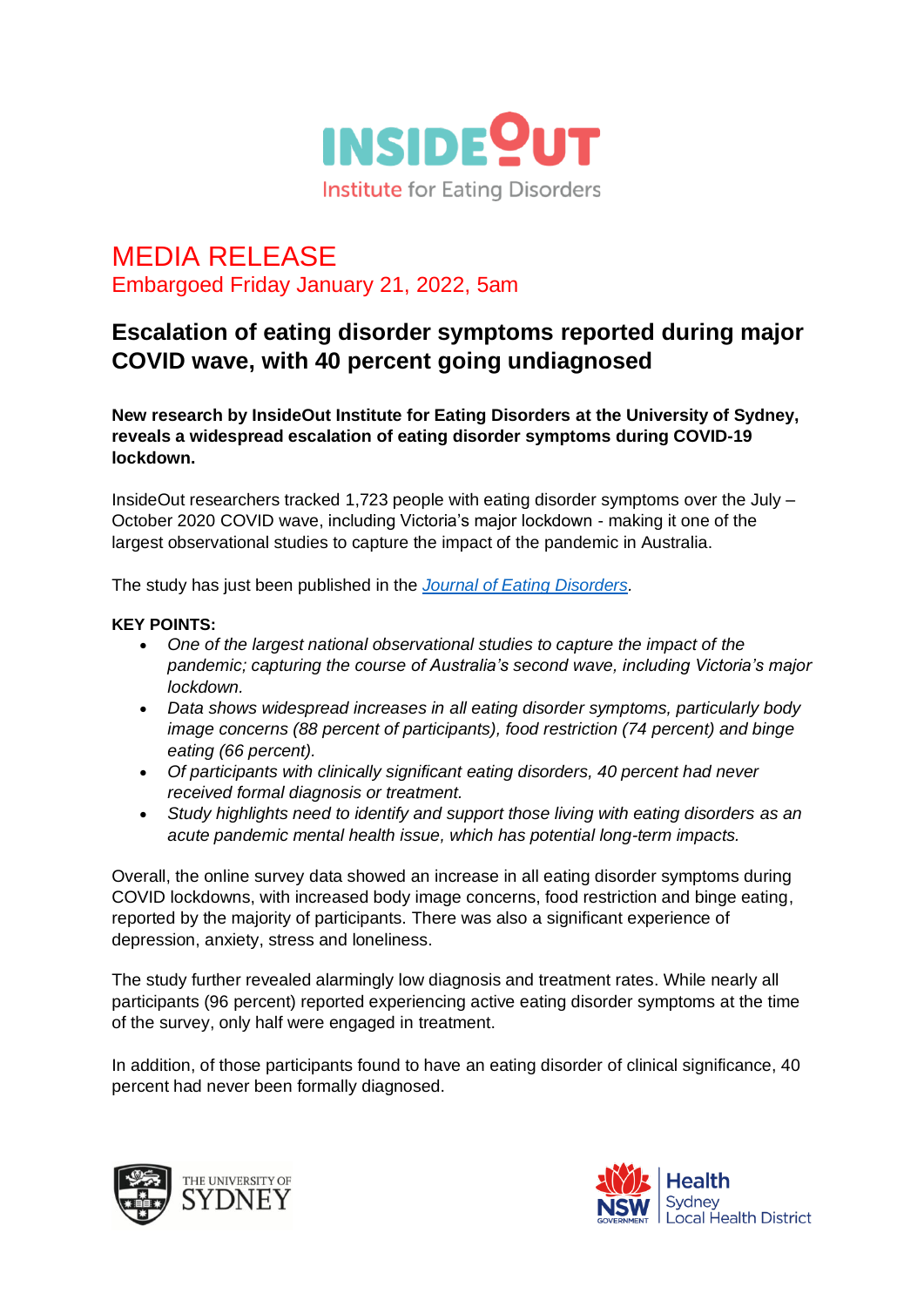Lead researcher [Dr Jane Miskovic-Wheatley](https://insideoutinstitute.org.au/team/jane-miskovic-wheatley) says that while the public health response to COVID-19 has been necessary, it has magnified many eating disorder risk factors and triggers, putting many vulnerable people at risk.

"We found that the risk factors most strongly linked with worsening eating disorder symptoms included: changes in daily routine, restricted access to support people, changes to treatment, and exposure to news coverage and social media."

"Factors such as these have exacerbated existing symptoms for many people."

"We are also seeing the development of new symptoms among people with no previous experience of those symptoms."

"Among the worst affected were those participants not actively engaged in treatment during the pandemic, those experiencing loneliness, and those with co-occurring mental health conditions," says Dr Miskovic-Wheatley.

"We were able to capture the beginning, middle and end of the first significant wave in Australia, including Victoria's main lockdown, and our concern is that if these waves keep continuing, the impact might become more and more pronounced."

"I don't want us to underestimate what the long-term impacts might be for people affected by eating disorders – this is something we are currently investigating."

InsideOut psychologist [Rachel Simeone](https://insideoutinstitute.org.au/treatment-services/rachel-simeone) says that even though many jurisdictions are now starting to open up, clients with eating disorders are continuing to struggle.

"For many people experiencing an eating disorder it will take a lot of time to recover from the hit that the COVID pandemic and associated health measures have delivered over the past two years.

"We cannot assume that eating disorders will simply resolve when restrictions ease.

"We are also seeing a trend of individuals presenting for treatment who have delayed help seeking and are thus coming to us at a more critical stage of illness, as opposed to earlier in the illness trajectory when signs and symptoms are emerging. This suggests that the illness has become more entrenched and is therefore harder to treat.

"This really speaks to the need for greater awareness of eating disorders, in all settings – in the home, the community, at schools and sports, and in healthcare settings, such as GPs. It is everyone's responsibility to be aware of the signs and symptoms, to aid early detection efforts and support individuals to get support and treatment as early as possible."

These findings further highlight the timeliness of the recent [Australian National Research](https://bit.ly/3r6G7vv)  [and Translation Strategy for Eating Disorders 2021-2031,](https://bit.ly/3r6G7vv) funded by the Federal Government and developed by InsideOut, in collaboration with experts and peak bodies from across Australia.